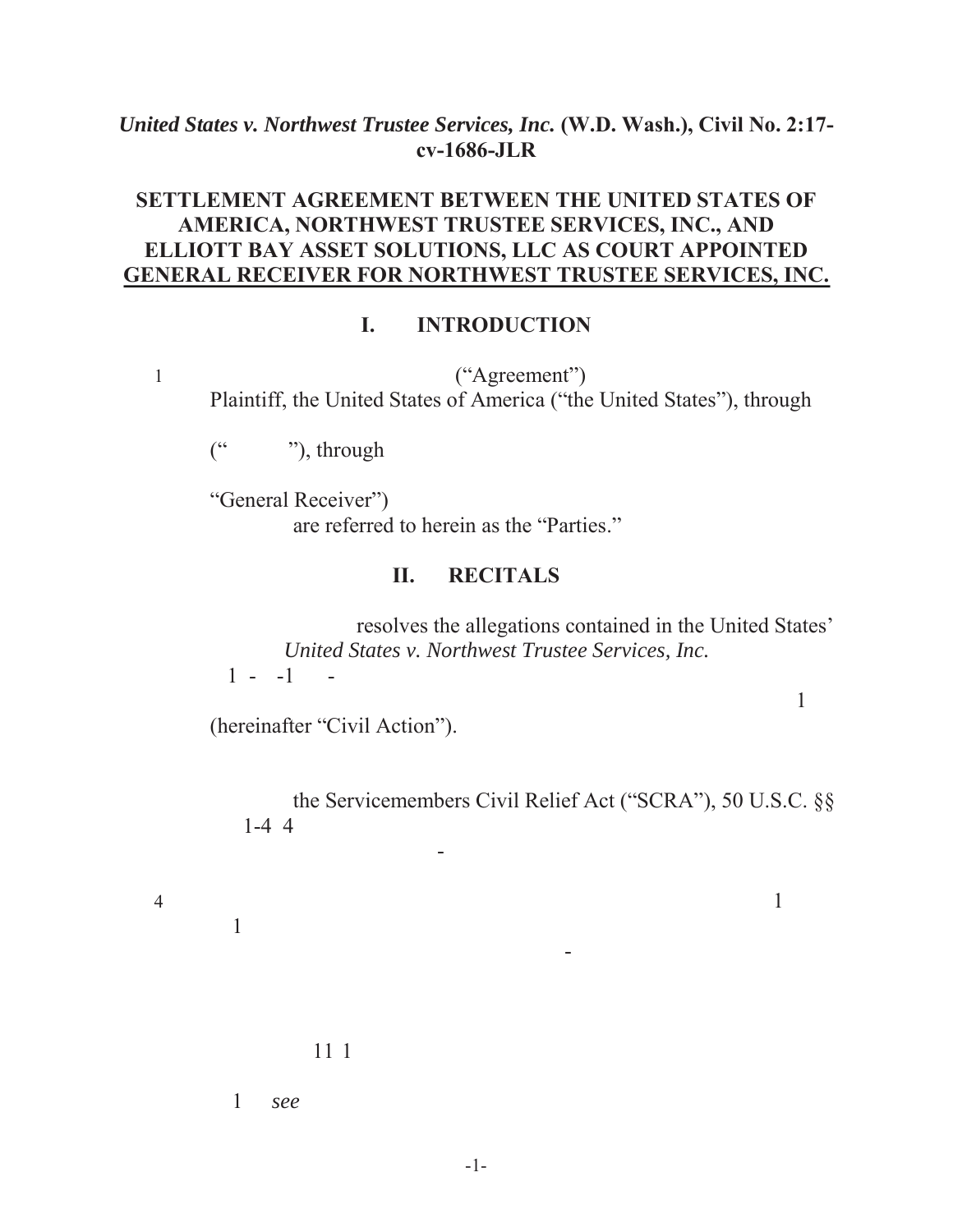In re Receivership of Northwest Trustee Services, Inc. *& RCO Legal, P.S.*, 1 - - 14 -Superior Court) (the "Receivership Action").

 $\frac{1}{355555}$  SE 36th St., Bellevue, Washington, in the Western St., Bellevue, Washington, in the Western St., Bellevue, in the Western St., Bellevue, Washington, in the Western St., Bellevue, in the Western St., Bellevu  $1$ 

belonging to NWTS and RCO Legal, P.S. (the "Receivership Property").

6. This Agreement covers all non-judicial foreclosures initiated r

companies, or successor entities, from January 1, 2010 through July 31,

2017.

public's best interest, that

defined by  $\mathbf{1}$ 

nited States' claims, and in consideration

### **III. STATEMENT OF CONSIDERATION**

United States'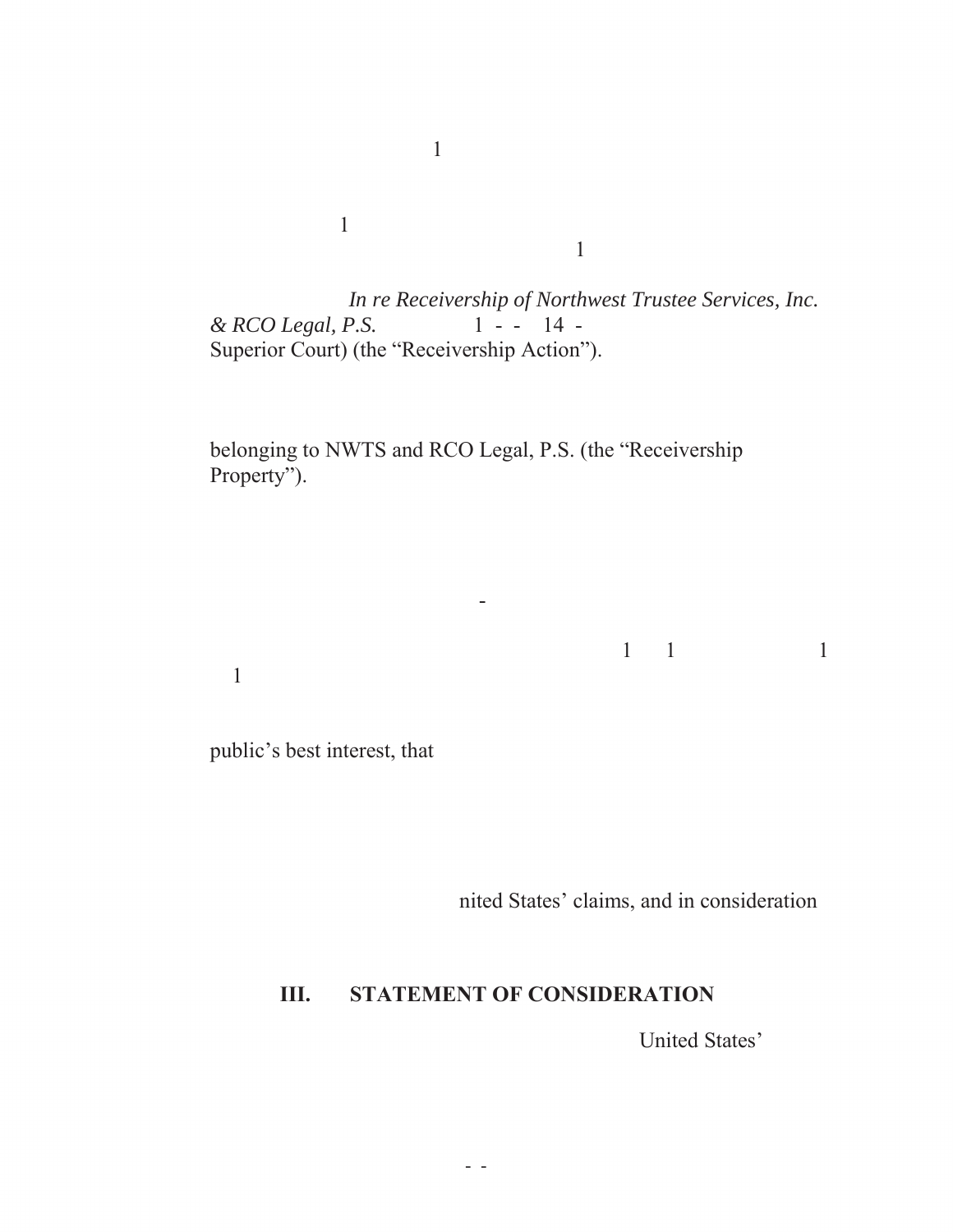| v. Northwest Trustee Services, Inc. | $1 - 1$ | <b>United States</b><br>$\sim$ |
|-------------------------------------|---------|--------------------------------|

# **IV. TERMS AND CONDITIONS**

### **A. SCRA POLICIES AND TRAINING**

 $p = 4$ 

 $11$ 

1 sent by private business carrier (non-USPS) delivery service addressed as follows: Chief,  $1$ ustice, N.W., Suite 7002, Washington, N.W., Suite 7002, Attn: DJ 216-82-7. A copy of  $1 + 3$ Attorney's Office, 700 Stewart Street, Suite 5220, Sea 1 1-1 1

 $p_1$ 

 $\begin{array}{c} \n 1 & 4 \\
\end{array}$ Avenue NE, Suite B-2, Redmond, WA 98052.

should be sent to counsel for NWTS by private business carrier (non-USPS) delivery serviced addressed as follows: Jeffrey Bilanko,  $\mathbb{I}$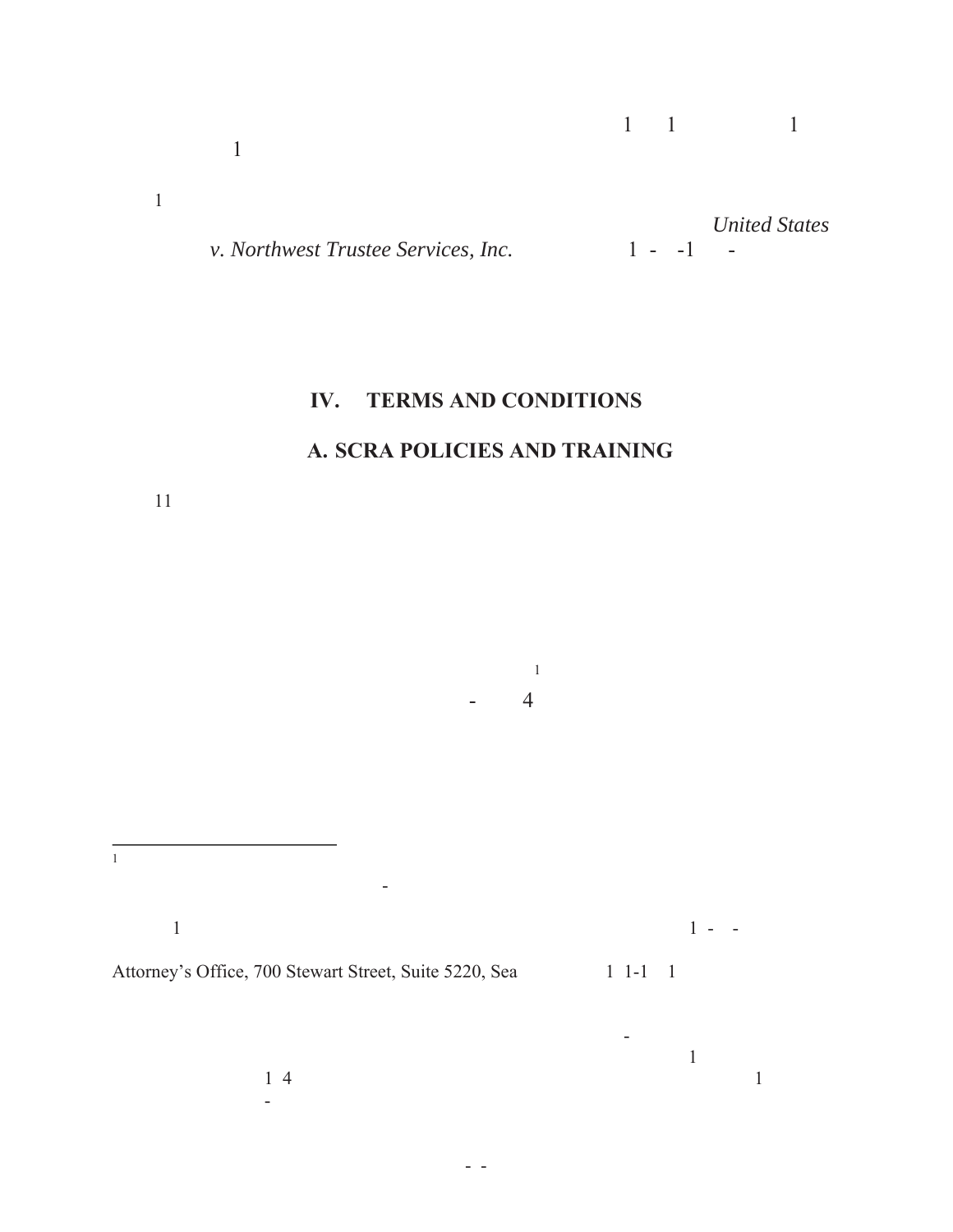## **B. COMPENSATION**



 $14$  and  $1$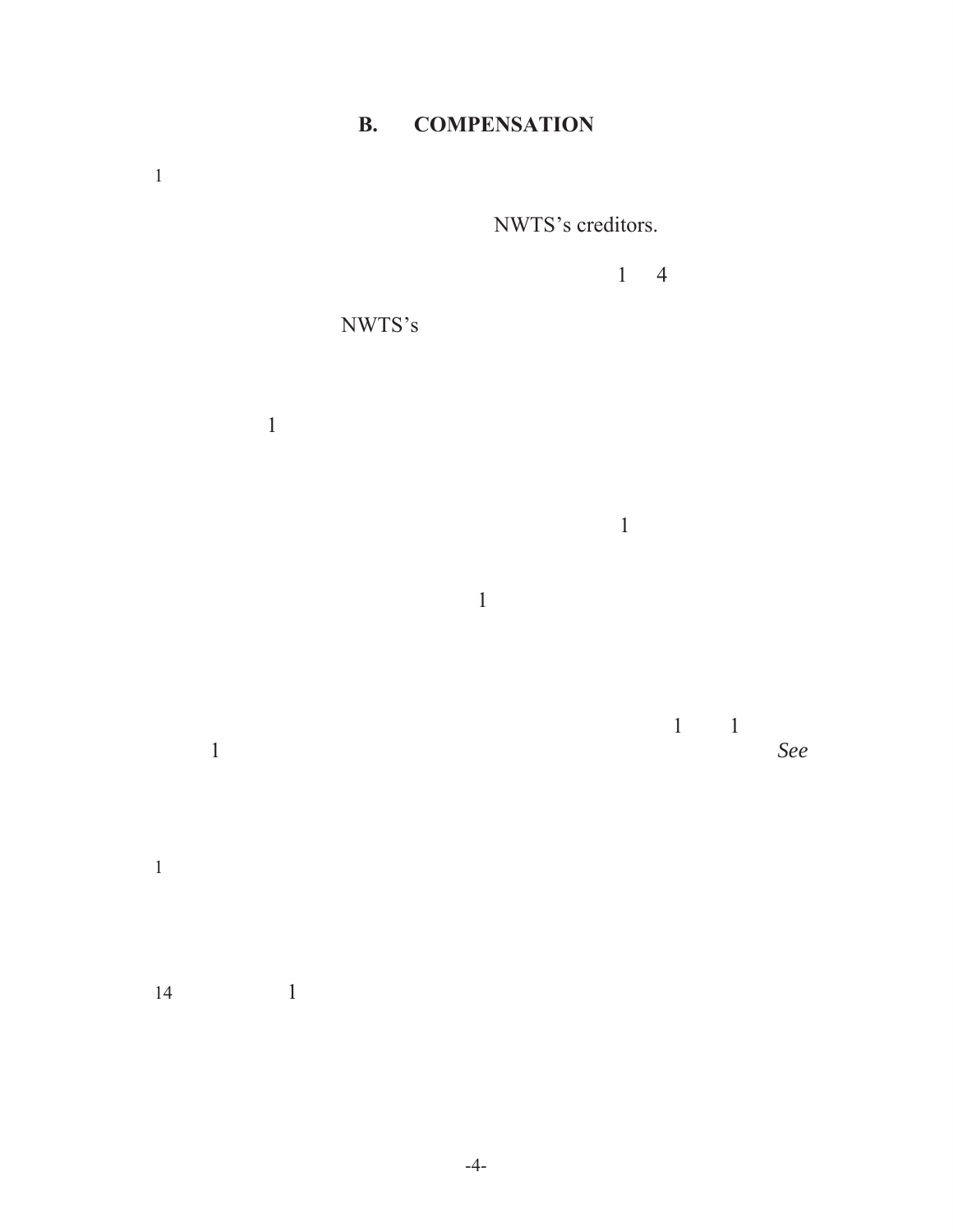













# **C. OTHER RELIEF**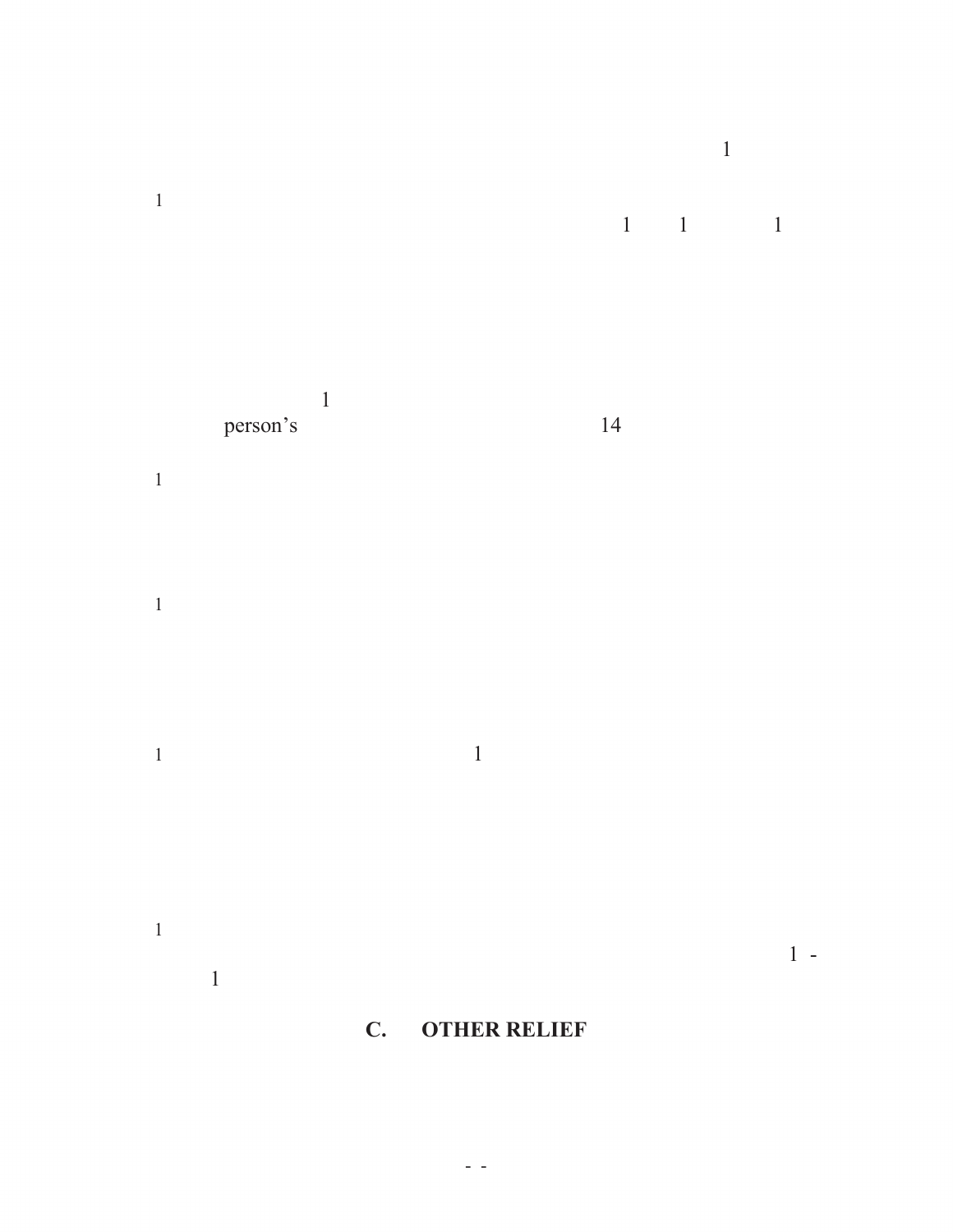$14$ 

### **D. ADDITIONAL REPORTING AND RECORD-KEEPING REQUIREMENTS**

 $1$ . With  $\mathcal{O}(\mathcal{A})$  days of this Agreement, NWTS, by and NWTS, by and NWTS, by and NWTS, by and NWTS, by and NWTS, by and NWTS, by and NWTS, by and NWTS, by and NWTS, by and NWTS, by and NWTS, by and NWTS, by and NWT

 $1 -$ 

### **V. SCOPE OF SETTLEMENT AGREEMENT**

representatives, assigns, successors-in-interest, and all persons and

 $1\quad 1\quad 1\quad 1$ 

-6-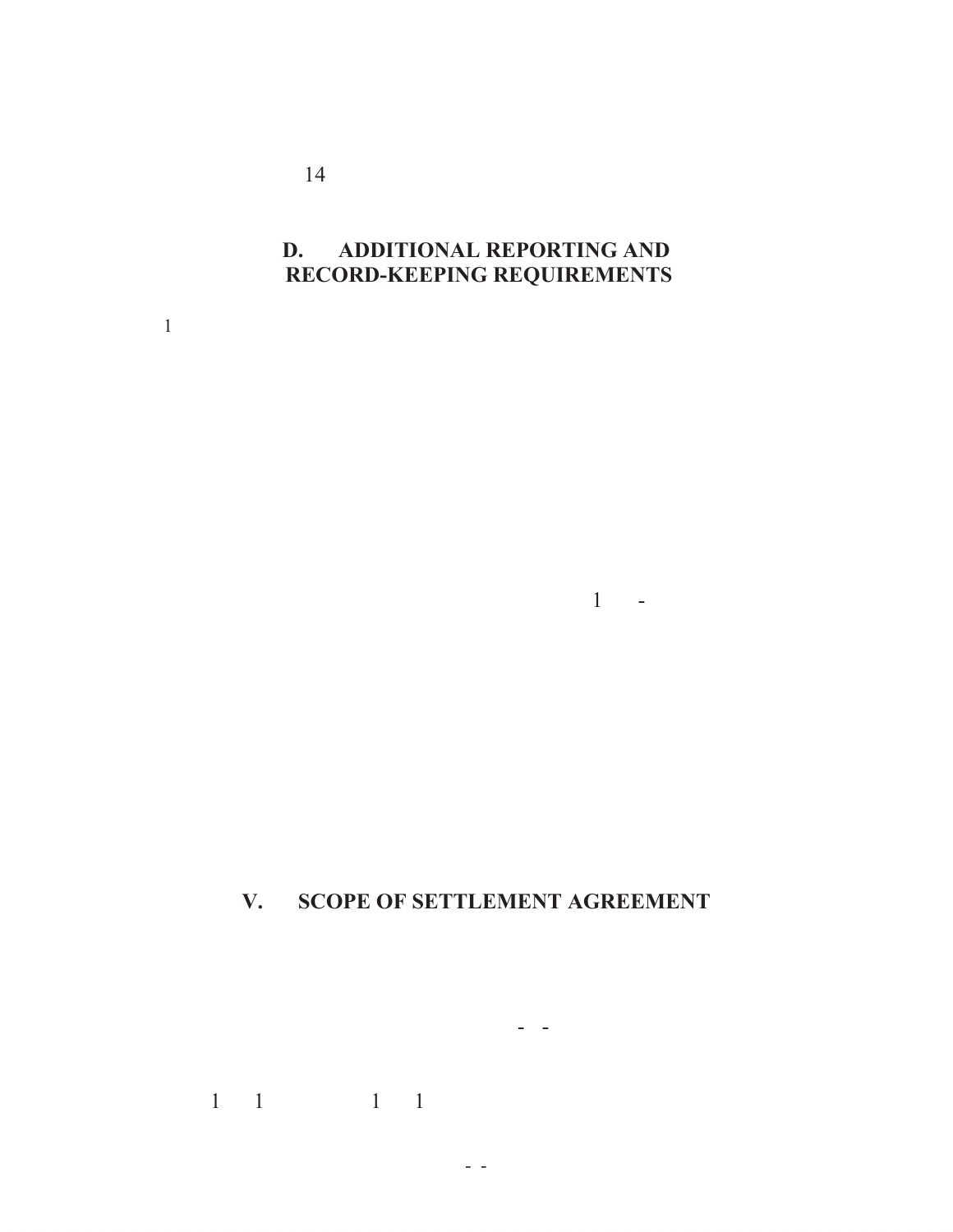$4\overline{a}$ 

### **VI. IMPLEMENTATION AND ENFORCEMENT**

the United States, all non-privileged records pertinent to this

 $\mathbf{S}$ 

14 King County Superior Court's approval of the disputation  $1$  of this Agreement plan in  $\mathbb{R}$ 

Within fourteen (14) days after the King County Superior Court's approval of the disputation  $1$  of this Agreement plan in  $\mathbb{R}$ 

limitation, those written in the following cases:  $1 - 1$  $1$ ,  $1$ ,  $-1$ ,  $1$ ,  $-1$ ,  $1$ ,  $-1$ ,  $1$ ,  $-1$ ,  $1$ ,  $1$ ,  $-1$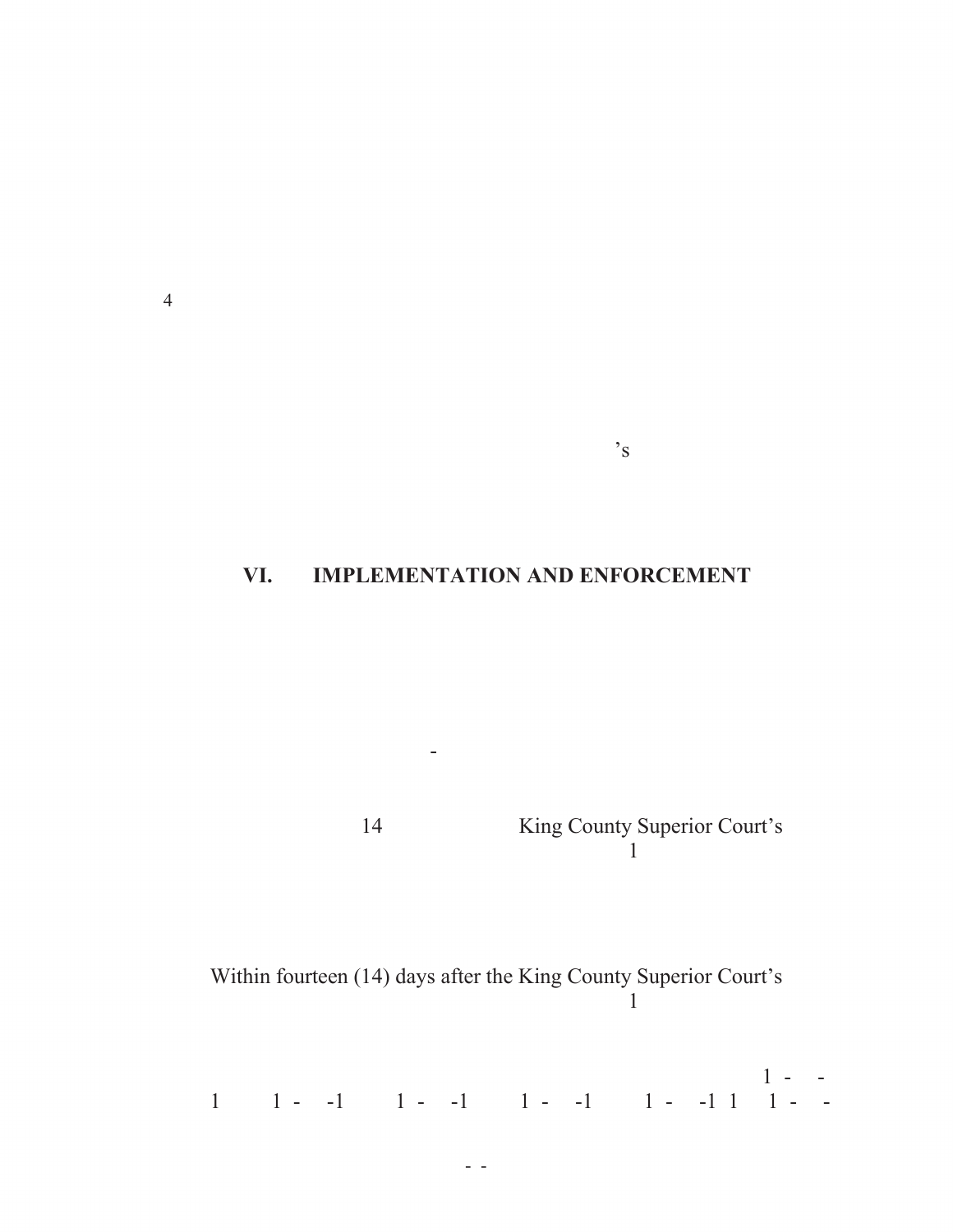# $1$ ,  $1$ ,  $-1$ ,  $1$ ,  $-1$ ,  $4$ ,  $1$ ,  $-1$ ,  $1$ ,  $-1$ ,  $1$ ,  $-1$

States' motion to restore the Civil Action to the Court's action to the Court's action to the Court's active docket.

 $1$ .60.170 and/or the Order Appointing General Receiver.

 $1$ . The Parties shall endeavor in good faith to resolve in good faith to resolve in good faith to resolve informally any  $\alpha$ 

 $-8$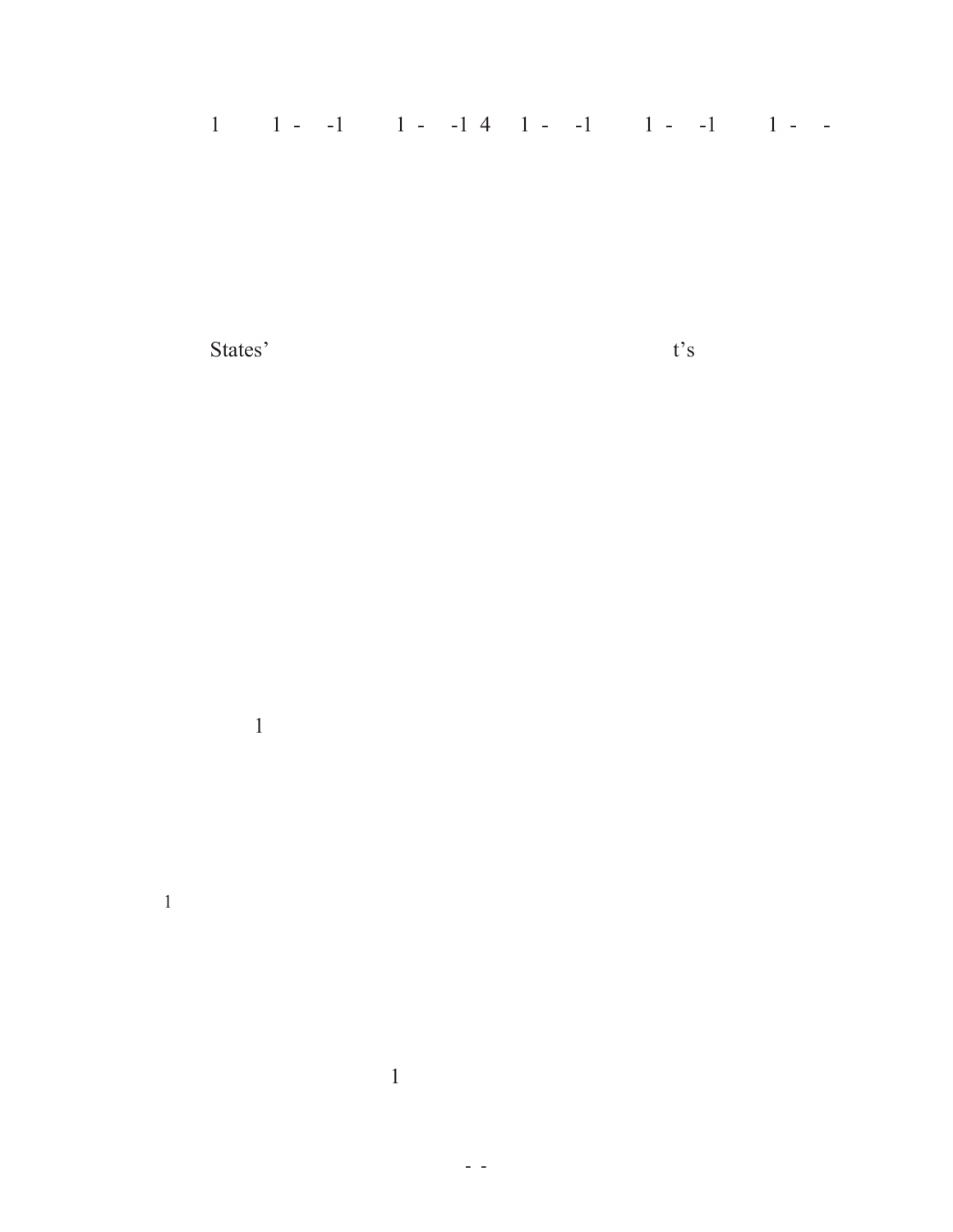attorneys' fees and costs

Receiver's fees and costs) without paying the amounts called for in  $\mathbf 1$ 

as a waiver of the United States' right or ability to

#### **VII. TERMINATION OF LITIGATION HOLD**

 $\overline{3}$ 

the United States' Complaint. To the extent that any Party previously

#### **VIII. DURATION, EXECUTION, AND OTHER TERMS**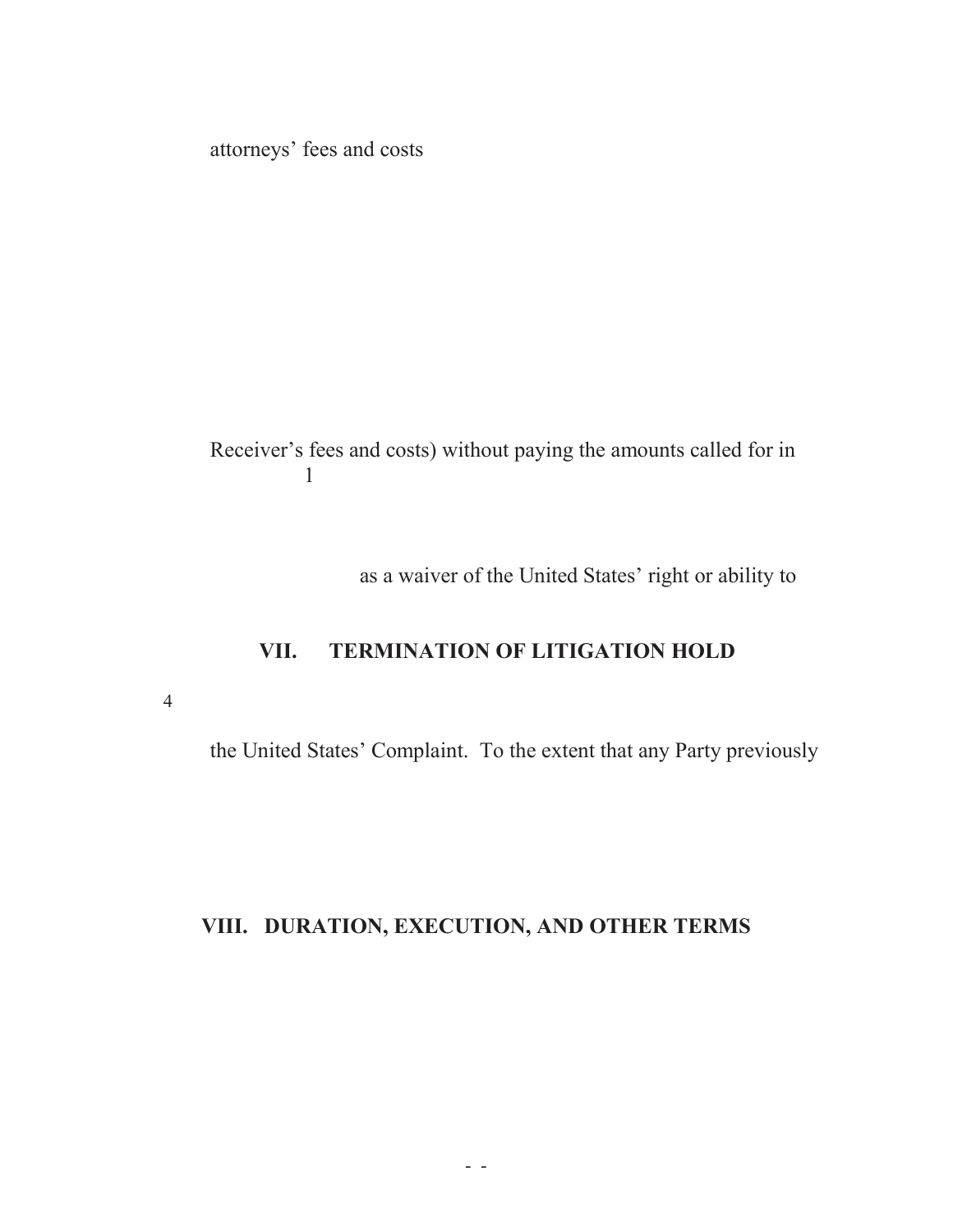$p$ all compensation provided for intervals  $p$ 

include to obtain the obligations under Paragraphs 12, and 21, and 21, and 21, and 21, and 21, and 21, and 21, and 21, and 21, and 21, and 21, and 21, and 21, and 21, and 21, and 21, and 21, and 21, and 21, and 21, and 21

 $4<sub>0</sub>$ 

 $41$ 

 $4\overline{2}$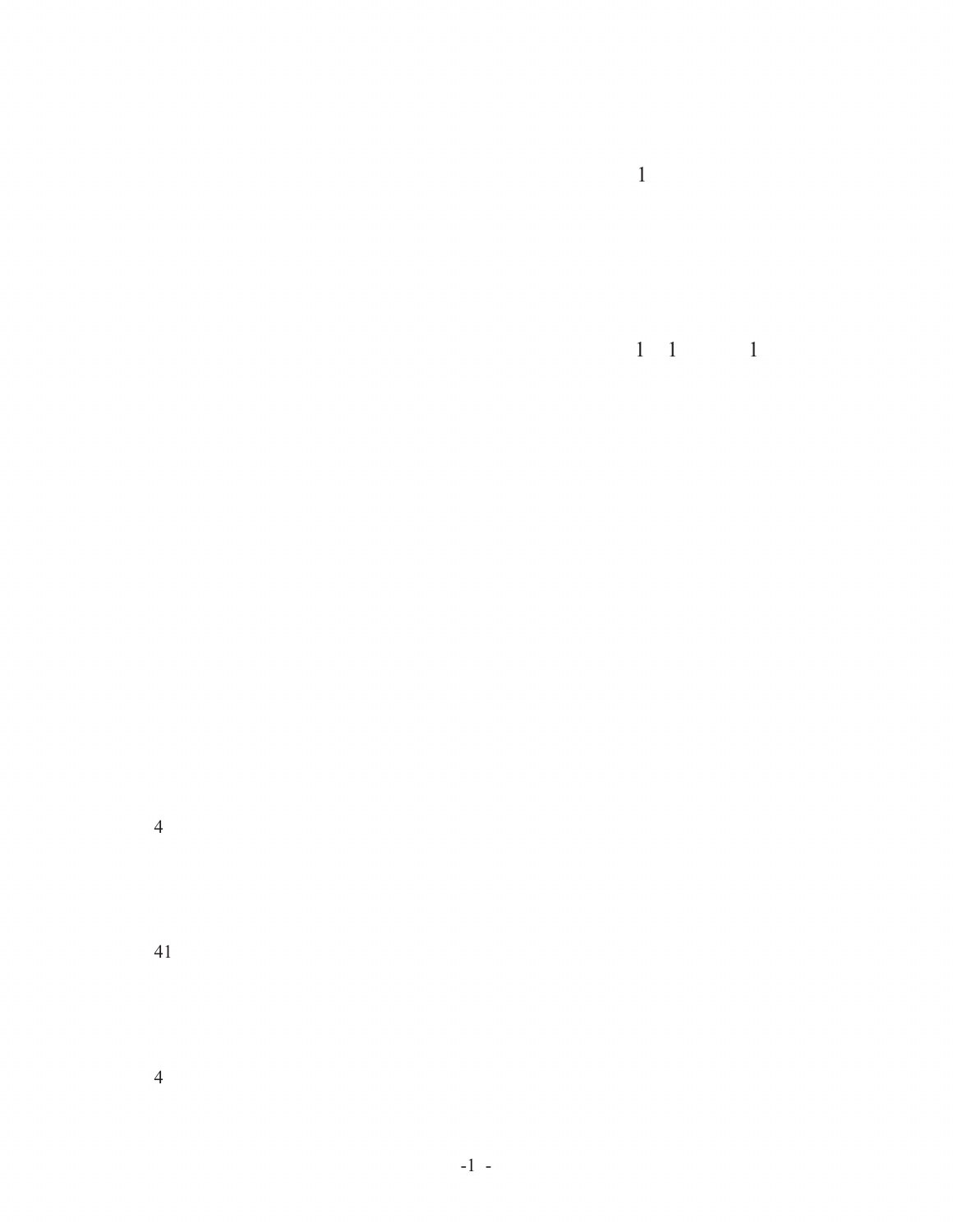# obligation by another party, the performance of one party's duties or

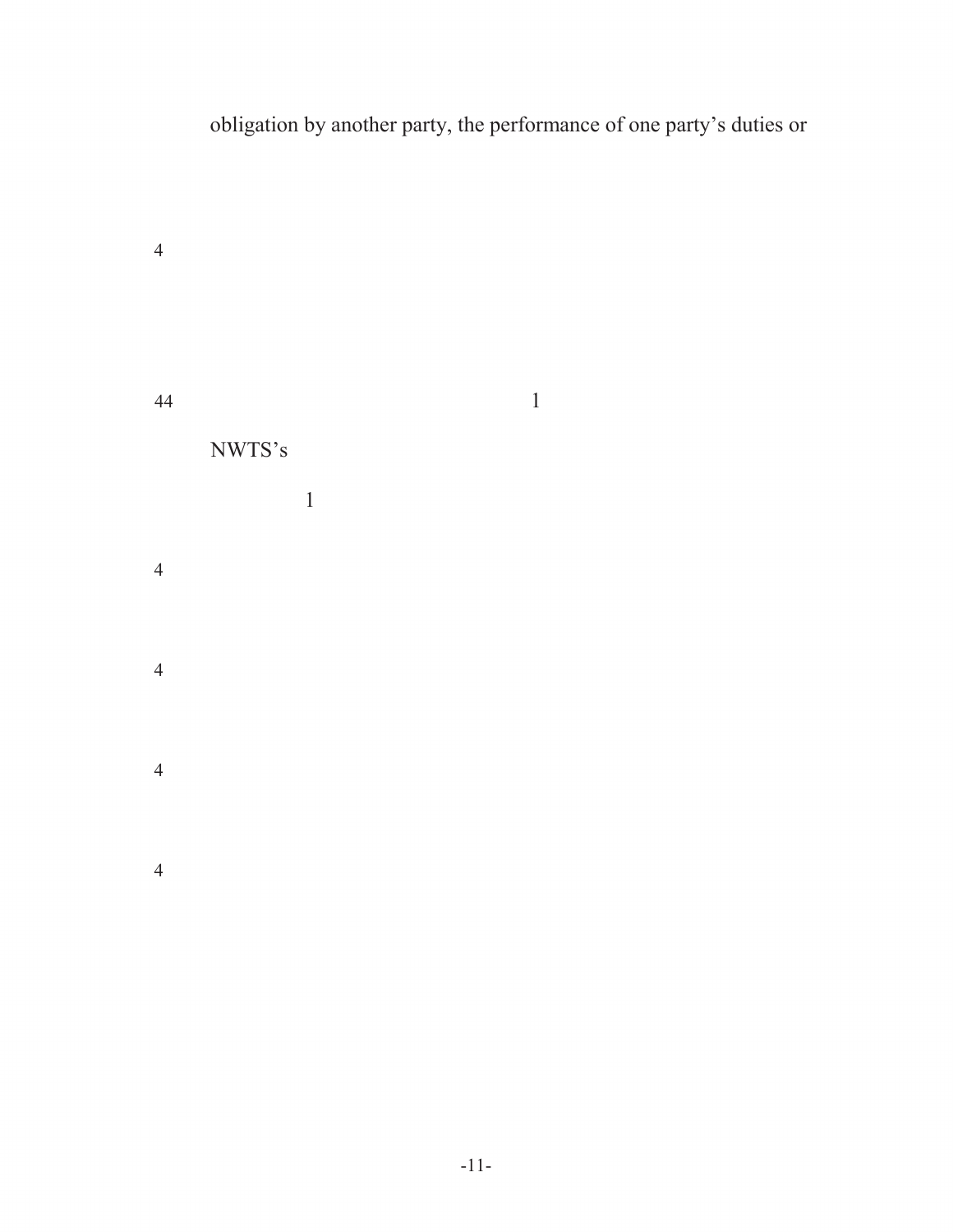49. This Agreement is governed by and shall be interpreted under the laws of the United States.

*For the United States of America:* 

DATE:  $9/24/18$ 

ANNETTE L. HA YES United States Attorney

ANNETTE L. HAYES<br>United States Attorney<br>Cive<br>CHRISTING POGG<br>Assistant United States Attorney<br>700 Stewart Street Suite 5220

700 Stewart Street, Suite 5220 Seattle, Washington 98101 Phone: 206-553-7970 Fax: 206-553-4067 E-mail: Christina.Fogg@usdoj.gov

JEFFERSON B. SESSIONS III Attorney General

JOHN M. GORE Acting Assistant Attorney General Civil Rights Division

<u>alm Murzin</u>

Chief ELIZABETH A. SINGER Director, U.S. Attorneys' Fair Housing Program ALAN A. MARTINSON NICOLE M. SIEGEL Trial Attorney Housing and Civil Enforcement Section Civil Rights Division U.S. Department of Justice 950 Pennsylvania A venue, NW - **NWB**  Washington, DC 20530 Phone: (202) 616-2191 Fax: (202) 514-1116 E-mail: Alan.Martinson@usdoj.gov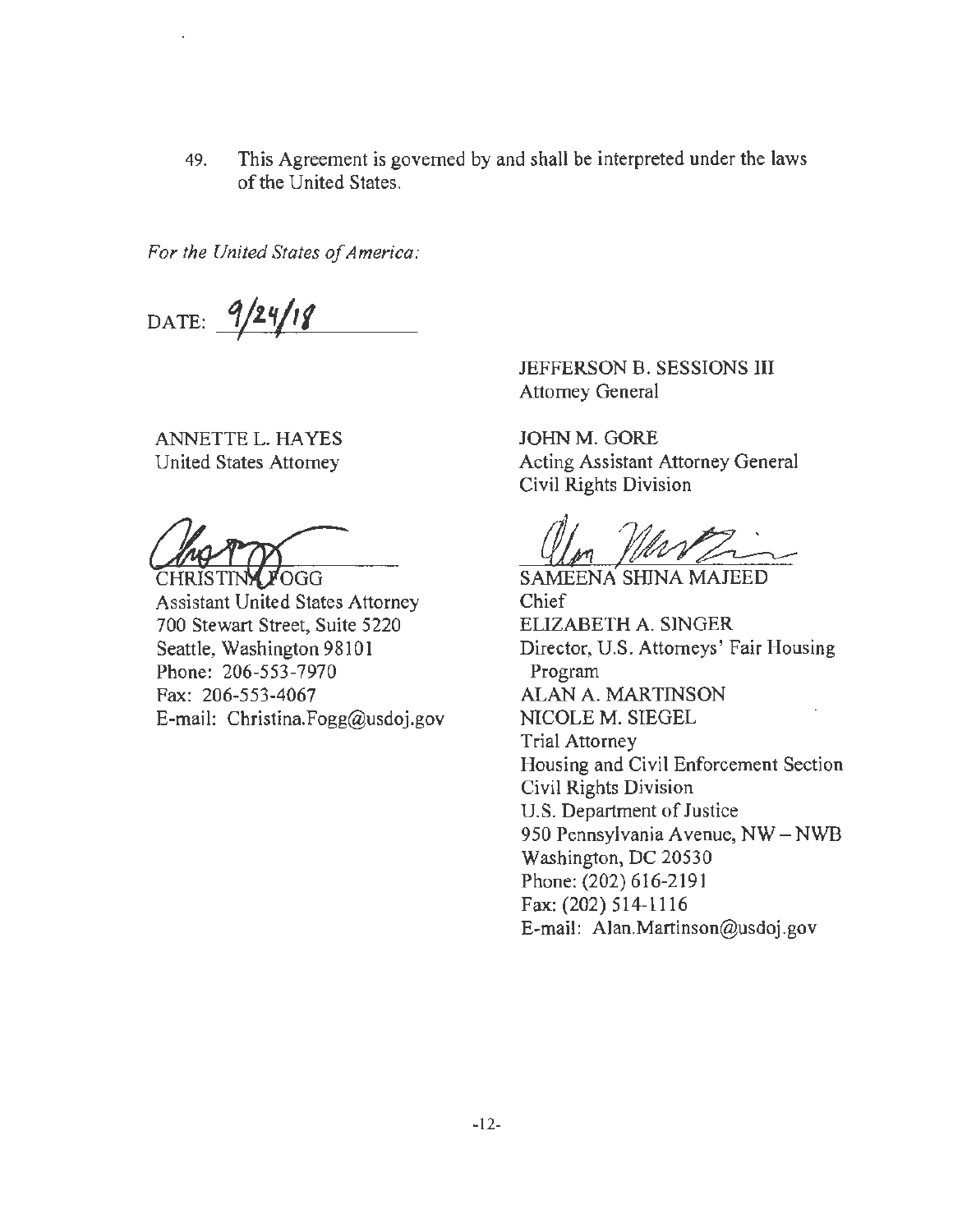*For Northwest Trustee Services, Inc. & Elliott Bay Asset Solutions, LLC:* 

DATE:  $\frac{\partial \mathcal{G}_i}{\partial \mathcal{G}_i}$  / $\mathcal{G}$ 

Stuart Heath

Elliott Bay Asset Solutions, LLC Court Appointed General Receiver for Northwest Trustee Services, Inc.